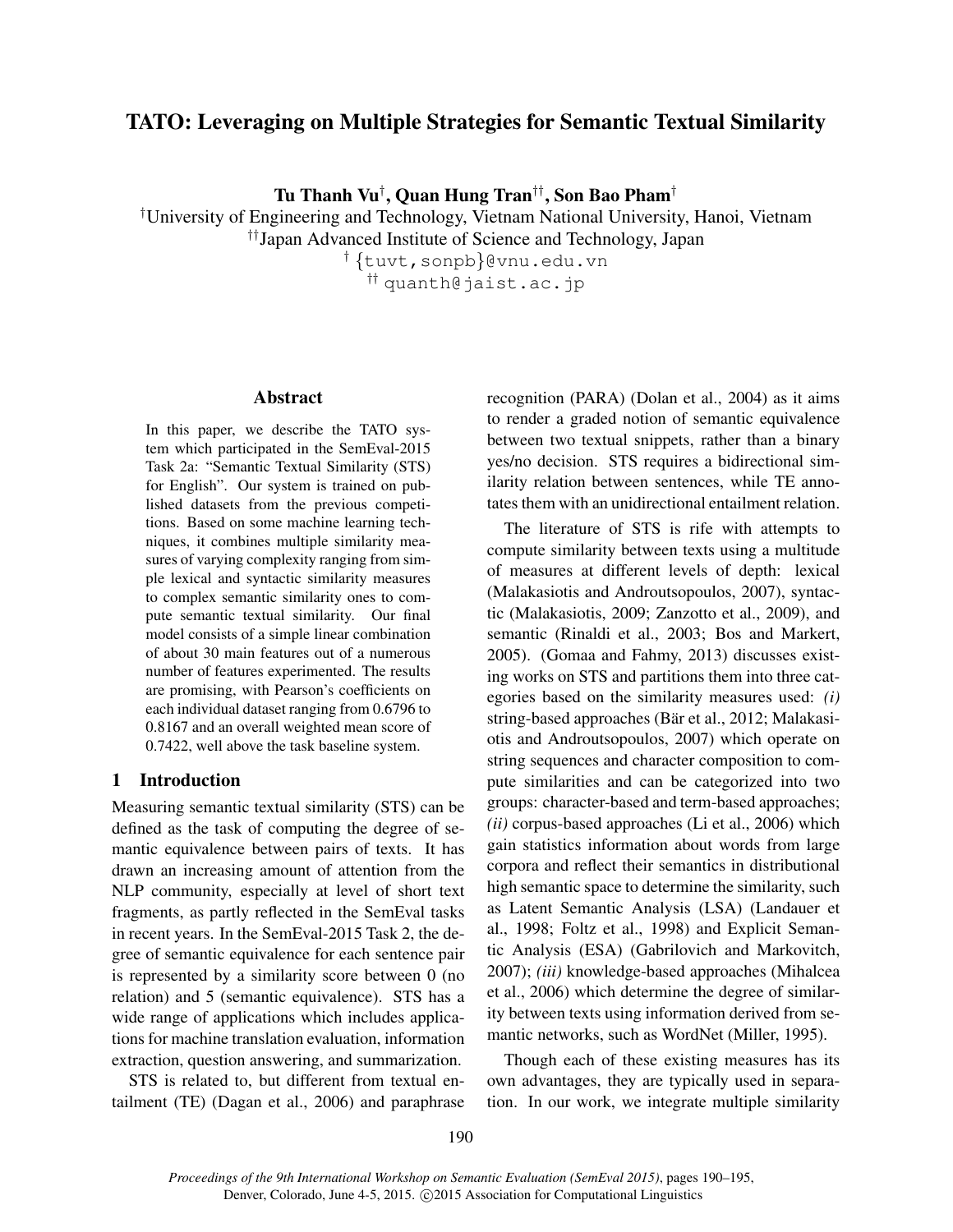measures of varying complexity ranging from simple lexical and syntactic similarity measures to complex semantic similarity ones and rely on supervised machine learning to take advantage of the different contributions of different features.

We organize the remainder of the paper as follows: Section 2 describes the features in detail. Section 3 presents the machine learning setup and our submitted system. Sections 4 discusses the results. The conclusions follow in the final section.

## 2 Text Similarity Measures

In this section, we describe the various features we experimented and selected for our final model.

#### 2.1 Lexical Similarity Measures

#### 2.1.1 Word/Phrase Alignment Measures

When two sentences are related semantically, they tend to be similar in appearance. Hence, we develop an automatic word/phrase alignment module based on the METEOR metric (Denkowski and Lavie, 2010) to align corresponding words and phrases between each pair of sentences. Alignments here are based on exact, stem, synonym (via Word-Net), and paraphrase (via a lookup table) matches between words and phrases. Given two sentences of text,  $s_1$  and  $s_2$  (stop-words are removed from each sentence), we define the following metrics:

$$
\mathcal{S}(s_1, s_2) = \left| \text{numOfMatches}(s_1, s_2) - \frac{\min\{\text{len}(s_1), \text{len}(s_2)\}}{2} \right|
$$

and

$$
\mathscr{D}(s_1, s_2) = \frac{2 \times numOfMatches(s_1, s_2)}{min\{len(s_1), len(s_2)\}},
$$

where  $numOfMatches(s_1, s_2)$  and  $len(s)$  are the number of aligned word/phrase pairs between  $s_1$  and  $s_2$ , and the number of words in  $s$ , respectively.

# 2.1.2 Machine Translation Measures

We treat the task as a monolingual machine translation (MT) task (the source and target languages are the same, and the input and output should be similar in meaning), and take advantage of a variety of MT measures. At the lexical level, we experiment different n-gram and edit-distance-based metrics.

BLEU (Papineni et al., 2002), NIST (Doddington, 2002), and METEOR (Denkowski and Lavie, 2010) are n-gram-based metrics commonly used for MT evaluation. BLEU scores the target output by counting n-gram matches with the reference, relying on exact matching and has no concept of synonymy or paraphrasing. NIST is similar to BLEU, however, it uses the arithmetic mean of n-gram overlaps, rather than the geometric mean. Unlike BLEU which focuses on precision, METEOR uses a combination of both precision and recall. Moreover, it incorporates stemming, synonymy and paraphrase. MAXSIM (Chan and Ng, 2008) models the MT problem as a maximum bipartite matching one and maps each word in one sentence to at most one word in the other sentence. We also experiment with TESLA (Liu et al., 2010) - a variant of MAXSIM.

Besides those, we also use edit-distance-based metrics. TER (Snover et al., 2006) and TERp (Snover et al., 2009) measure the number of edit operations (e.g. insertions, deletions, and substitutions) necessary to transform one text into the other.

#### 2.2 Syntactic Similarity Measures

# 2.2.1 Content Word Match and Mismatch

Given a sentence pair, we extract corresponding content words (nouns, verbs, adjectives, and adverbs) between the sentences. This syntactic information is obtained from the Stanford parser (Klein and Manning, 2003). We have both the proportions of aligned words and the proportions of unaligned words in the two sentences (by normalizing with the harmonic mean of their number of content words) for each lexical category of content word.

#### 2.2.2 Subject-Verb-Object Comparison

We also employ dependency parsing in measuring semantic similarity. Specifically, some attributes like subjects, verbs, objects are identified for each pair of sentences. These attributes are used for our matching procedure which is based on the following comparisons between each pair of sentences:

- Subject-Subject Comparison
- Verb-Verb Comparison
- Object-Object Comparison
- Subject-Verb Comparison
- Verb-Object Comparison
- Cross Subject-Object Comparison

For each of these comparisons, we assign a matching score of 1.0 (match) or 0.0 (mismatch).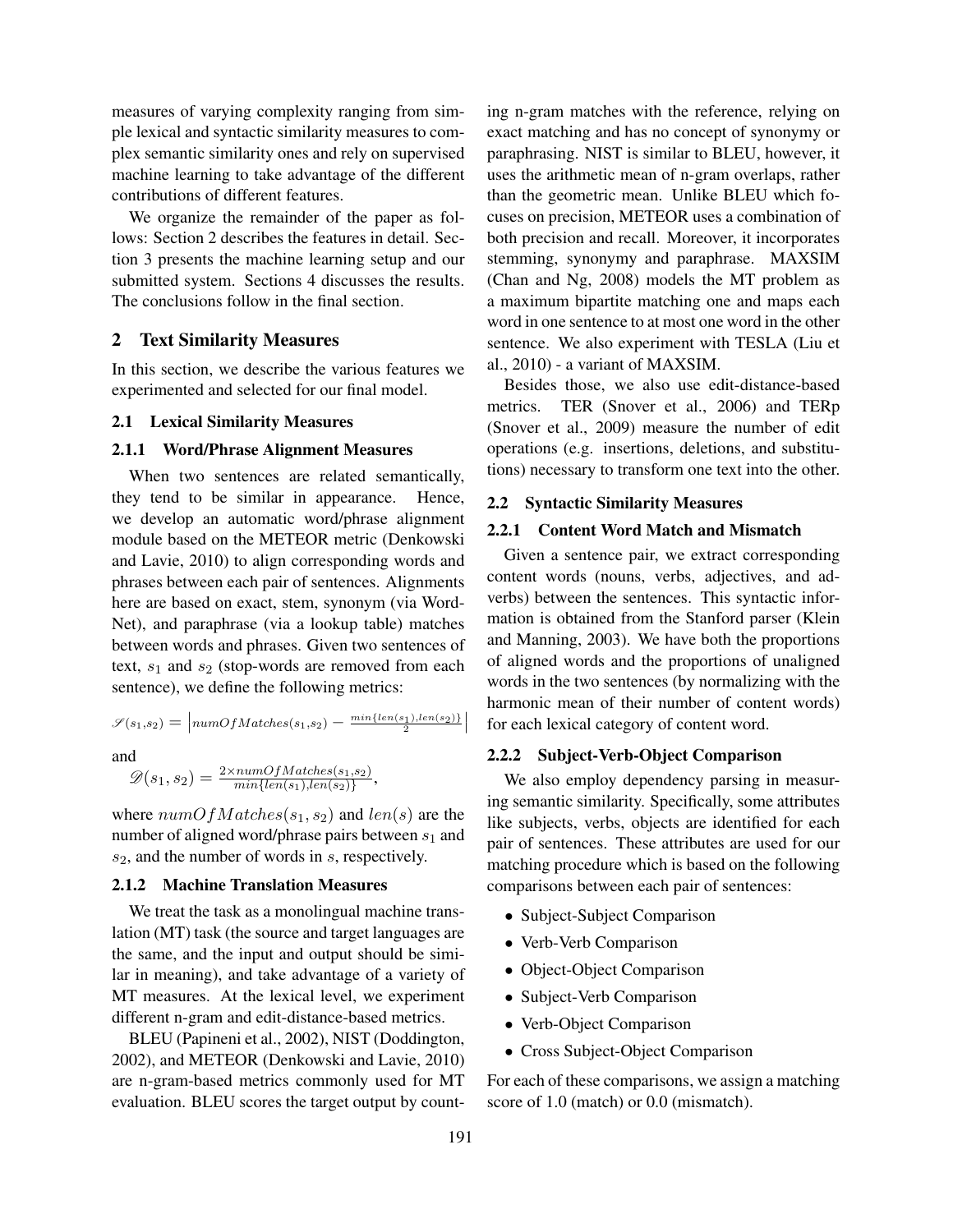#### 2.3 Semantic Similarity Measures

# 2.3.1 Named Entity, Number, Time Expression Match and Mismatch

Careful observation of the development dataset revealed that mismatch of named entities, numbers or time expressions might cause semantic dissimilarity, for example, when  $s_1$  consists of a named entity that does not appear in  $s_2$ . Based on this, we detect both match and mismatch of named entities, numbers and time expressions between each pair of sentences (similar to that of content words). We use the Stanford Named Entity Recognizer (Finkel et al., 2005) to detect named entities in sentences.

#### 2.3.2 LDA-based measures

We build two Latent Dirichilet Allocation (LDA) models (Blei et al., 2003) from Wikipedia and the training dataset separately, using the Gensim (Řehůřek and Sojka, 2010) and Mallet (McCallum, 2002) software with 100 requested latent topics. Each sentence is represented by a vector using topics estimated by LDA. The similarity between two sentences is calculated as the cosine similarity between their corresponding vectors.

#### 2.3.3 Word-representation-based measures

Word representation computes vector representations of each word based on its context from very large datasets, usually capturing both syntactic and semantic information of words. Given two sentences  $s_1$  and  $s_2$  (stop-words are removed), each word of the sentences is represented as a single vector. We develop two different strategies as follows:

**Strategy 1** For each word  $w_i$  in  $s_1$ , we identify a word  $w_j$  most similar to  $w_i$  in  $s_2$  by using cosine similarity measure. We define a measure  $\mathscr{W}2\mathscr{V}(s_1,s_2)$  as follows:

$$
\mathscr{W2V}(s_1, s_2) = \frac{\sum\limits_{w_i \in s_1} \max\limits_{w_j \in s_2} cos(w_i, w_j)}{len(s_1)},
$$

where  $cos(w_i, w_j)$  is the cosine similarity between the word vectors of  $w_i$  and  $w_j$ . We also apply this strategy for each category of content words (noun, verb, adjective, and adverb) separately.

Strategy 2 We sum up all of the vectors of words that occur in each sentence and define a sentence similarity measure  $\mathscr{S}2\mathscr{V}(s_1, s_2)$  as follows:

$$
\mathscr{S}2\mathscr{V}(s_1,s_2) = \cos(\sum_{w_i \in s_1} w_i, \sum_{w_j \in s_2} w_j),
$$

For word representation, we use both the Word2vec model (Mikolov et al., 2013) trained on Google News and the GloVe model (Pennington et al., 2014) trained on Common Crawl data.

### 2.3.4 WordNet-based measures

WordNet (Miller, 1995) is a commonly used lexical database of English where words of the same meaning are grouped into synonym sets (synsets). By using information derived from WordNet, we construct some similarity measures as follows:

**Strategy 1 This is similar to Strategy 1 for word**representation-based measures, however, instead of using cosine similarity, we use the Wordnet path similarity (the shortest path that connects the senses in the is-a (hypernym/hypnoym) taxonomy).

Strategy 2 We determine some semantic relationships, e.g, synonym, antonym, and hypernym between sentences. The proportions of synonym word pairs, antonym word pairs, hypernym word pairs in two sentences (by normalizing with the harmonic mean of their number of content words) are taken as proxies of their semantic similarity.

# 3 System Description

# 3.1 Machine Learning Setup

The machine learning setup is described as follows:

Pre-processing The pre-processing phase includes tokenization, POS tagging, lemmatization, NER, syntactic parsing with the Stanford CoreNLP Toolkit (Manning et al., 2014). For some measures, we filter out punctuations and stop-words by using a pre-compiled stop-words list.

Feature Generation We run each of the similarity measures separately and use the resulting scores as features for a machine learning classifier. A feature is selected for our final model if it proves useful in improving the performance of the system.

Feature Combination The pre-computed similarity score vectors serve as features for this step. Our system utilizes a classifier combination approach, using a simple linear regression model to combine all the similarity measures. We use the trial dataset that comprises the 2012, 2013 and 2014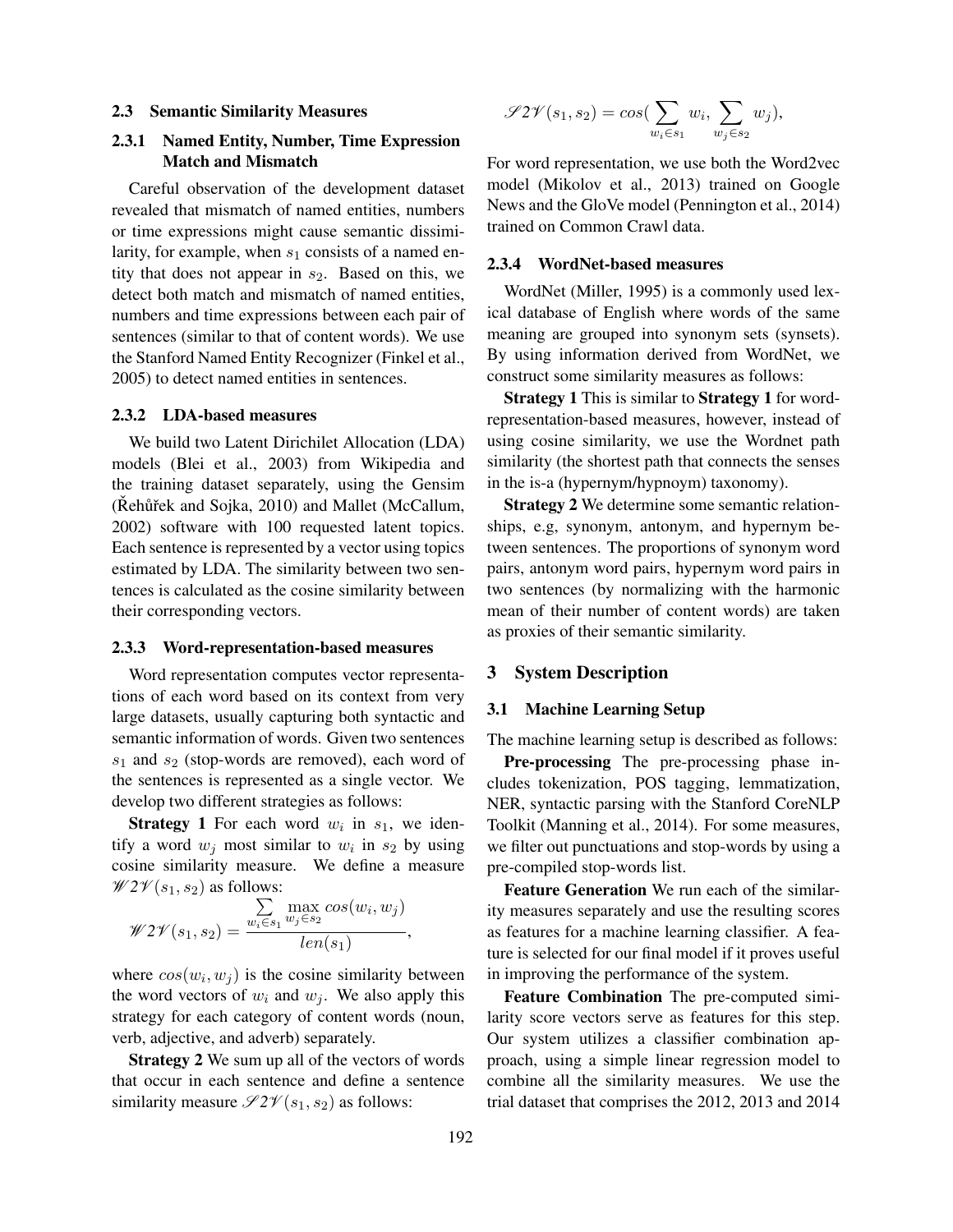datasets to develop and train our model. In the development cycle, we used a training dataset consisting of 6842 sentence pairs and a test dataset consisting of 3750 sentence pairs, with gold standard scores. We use the WEKA machine learning toolkit (Hall et al., 2009) to perform our experiments.

Post-processing If the pre-processed sentences match, we set their similarity score to 5 regardless of the output of our classifier. If the classifier outputs an invalid similarity score s which is not in the score range [0-5], we set the similarity score to  $f(s)$ defined as follows:  $f(s) = \begin{cases} 0 + \alpha & \text{if } s < 0 \\ 0 & \text{if } s \leq 0 \end{cases}$  $5-\alpha$  if  $s > 5$ 

In our experiments, the best value for  $\alpha$  is 0.5.

# 3.2 Submitted System

TATO-1stWTW Because of our limited time, we submitted only one run to the SemEval-2015 Task 2a. After the development cycle, we identified about 30 main features out of a numerous number of features experimented. These features achieved the best performance on the training dataset. For our final system, we trained the classifier on a joint dataset of all known training datasets, instead of training a separate classifier for each individual dataset.

# 4 Results

#### 4.1 Results on the 2014 Test Data

We evaluated our model on the 2014 test data comprising pairs of news headlines (headlines), pairs of glosses (OnWN), image descriptions (images), DEFT-related discussion forums (deft-forum) and news (deft-news), and tweet comments and newswire headline mappings (tweet-news). We used the 2012, 2013 datasets consisting of 6842 sentence pairs to train our model. The test dataset contains 3750 sentence pairs excluded from training. Our model was compared against the best performing system on the SemEval-2014 English STS sub-task (DLS@CU-run2) using the official scorer. The results are summarized in Table 1. With regard to Deft-forum and Tweets, our system outperformed the DLS@CU's system, we also achieved a higher score in the weighted mean across all datasets.

#### 4.2 Results on the 2015 Test Data

The official score is based on the average of Pearson correlation. Besides Pearson correlations computed

| Run       | DF   | DN        | H    |      | <b>OWN</b> | TN   | Mean |
|-----------|------|-----------|------|------|------------|------|------|
| TATO1     | .550 | .748 .755 |      | .807 | .817       | .777 | 764  |
| DI.S@CIJ2 | .483 | .766      | .765 | .821 | .859       | .764 | 761  |

Table 1: Results on the 2014 test datasets: deft-forum (DF), deft-news (DN), headlines (H), images (I), OnWN (OWN), tweet-news (TN).

for individual datasets, including answers-forums, answers-students, belief, headlines, and images, Mean scores are provided to show the weighted means across all datasets (the weight is based on the number of sentence pairs in each dataset).

Table 2 reports our official results achieved on the test data (TATO-1stWTW), besides the highestperformance and lowest-performance systems (according to Mean), and also the task baseline system. Our system was ranked among the most robust systems out of more than 70 participating systems and achieved good performance on answers-forums and belief datasets.

| #  | Run       | AF   | AS      | в    | H    |      | Mean |
|----|-----------|------|---------|------|------|------|------|
|    | DLS@CU1   | .739 | .773    | .749 | .825 | .864 | .802 |
| 25 | TATO1     | .680 | .685    | .721 | .767 | .817 | .742 |
| 59 | baseline1 | .445 | .665    | .652 | .531 | .604 | .587 |
| 73 | DalGTM1   | .290 | $-.053$ | .063 | .060 | .066 | .062 |

Table 2: Official results on the test datasets: answersforums (AF), answers-students (AS), belief (B), headlines (H), and images (I).

#### 5 Conclusions and Future Work

This paper describes the TATO team's submission to the SemEval-2015 Task 2a: "Semantic Textual Similarity for English". Our system uses a simple linear regression model to combine multiple text similarity measures at different levels of depth: lexical, syntactic, and semantic. While we did not achieve the highest ranks on any of the particular datasets, our system was ranked among the most robust systems out of more than 70 participating systems.

For the future work, we will explore other evaluation measures for STS and try to train a separate classifier for each type of the existing datasets. We also suggest that we should work on some other types of data, such as legal or medical data.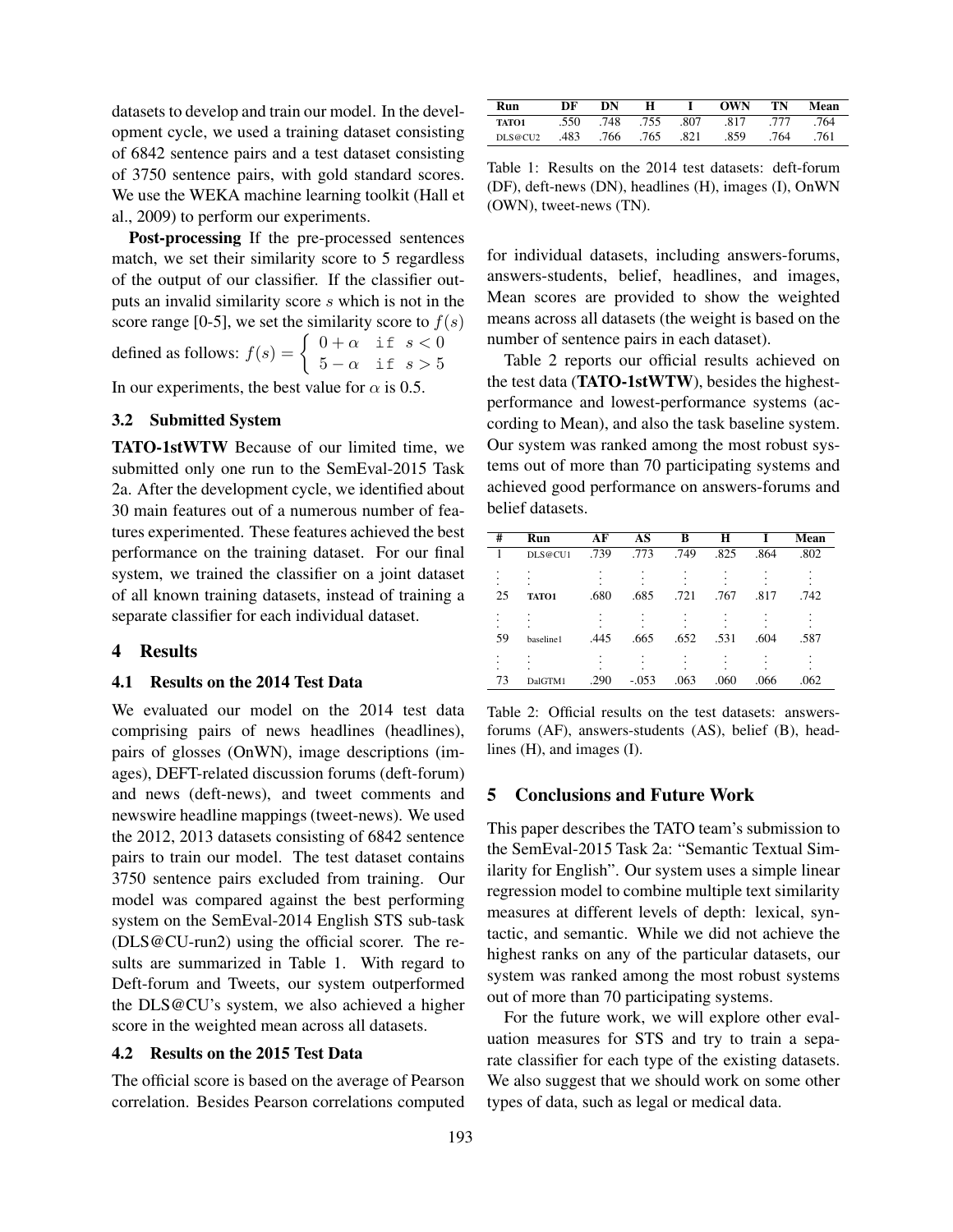# References

- Daniel Bär, Chris Biemann, Iryna Gurevych, and Torsten Zesch. 2012. UKP: Computing Semantic Textual Similarity by Combining Multiple Content Similarity Measures. In *Proceedings of the First Joint Conference on Lexical and Computational Semantics*, pages 435–440.
- David M. Blei, Andrew Y. Ng, and Michael I. Jordan. 2003. Latent Dirichlet Allocation. *Journal of Machine Learning Research*, 3:993–1022.
- Johan Bos and Katja Markert. 2005. Recognising Textual Entailment with Logical Inference. In *Proceedings of the Human Language Technology Conference and Conference on Empirical Methods in Natural Language Processing*, pages 628–635.
- Yee Seng Chan and Hwee Tou Ng. 2008. MAXSIM: A Maximum Similarity Metric for Machine Translation Evaluation. In *Proceedings of the 46th Annual Meeting of the Association for Computational Linguistics: Human Language Technologies*, pages 55–62.
- Ido Dagan, Oren Glickman, and Bernardo Magnini. 2006. The PASCAL Recognising Textual Entailment Challenge. In *Machine Learning Challenges*, Lecture Notes in Computer Science, pages 177–190.
- Michael Denkowski and Alon Lavie. 2010. Extending the METEOR Machine Translation Evaluation Metric to the Phrase Level. In *Human Language Technologies: The 2010 Annual Conference of the North American Chapter of the Association for Computational Linguistics*, pages 250–253.
- George Doddington. 2002. Automatic Evaluation of Machine Translation Quality Using N-gram Cooccurrence Statistics. In *Proceedings of the Second International Conference on Human Language Technology Research*, pages 138–145.
- Bill Dolan, Chris Quirk, and Chris Brockett. 2004. Unsupervised Construction of Large Paraphrase Corpora: Exploiting Massively Parallel News Sources. In *Proceedings of the 20th International Conference on Computational Linguistics*, pages 350–356.
- Jenny Rose Finkel, Trond Grenager, and Christopher Manning. 2005. Incorporating Non-local Information into Information Extraction Systems by Gibbs Sampling. In *Proceedings of the 43rd Annual Meeting on Association for Computational Linguistics*, pages 363–370.
- P. Foltz, W. Kintsch, and T. Landauer. 1998. The Measurement of Textual Coherence with Latent Semantic Analysis. In *Journal of the Discourse Processes*, 25(2&3):285–307.
- Evgeniy Gabrilovich and Shaul Markovitch. 2007. Computing Semantic Relatedness Using Wikipedia-based Explicit Semantic Analysis. In *Proceedings of the*

*20th International Joint Conference on Artifical Intelligence*, pages 1606–1611.

- Wael H. Gomaa and Aly A. Fahmy. 2013. Article: A Survey of Text Similarity Approaches. *International Journal of Computer Applications*, 68(13):13–18.
- Mark Hall, Eibe Frank, Geoffrey Holmes, Bernhard Pfahringer, Peter Reutemann, and Ian H. Witten. 2009. The WEKA Data Mining Software: An Update. *SIGKDD Explorations*, 11(1):10–18.
- Dan Klein and Christopher D. Manning. 2003. Accurate Unlexicalized Parsing. In *Proceedings of the 41st Annual Meeting on Association for Computational Linguistics*, pages 423–430.
- T. K. Landauer, P. W. Foltz, and D. Laham. 1998. An Introduction to Latent Semantic Analysis. In *Journal of the Discourse Processes*, 25:259–284.
- Yuhua Li, David McLean, Zuhair A. Bandar, James D. O'Shea, and Keeley Crockett. 2006. Sentence Similarity Based on Semantic Nets and Corpus Statistics. *IEEE Transactions on Knowledge and Data Engineering*, 18(8):1138–1150.
- Chang Liu, Daniel Dahlmeier, and Hwee Tou Ng. 2010. Tesla: Translation Evaluation of Sentences with Linear-programming-based Analysis. In *Proceedings of the Joint Fifth Workshop on Statistical Machine Translation and MetricsMATR*, pages 354–359.
- Prodromos Malakasiotis and Ion Androutsopoulos. 2007. Learning Textual Entailment Using SVMs and String Similarity measures. In *Proceedings of of the ACL-PASCAL Workshop on Textual Entailment and Paraphrasing*, pages 42–47.
- Prodromos Malakasiotis. 2009. Paraphrase Recognition Using Machine Learning to Combine Similarity measures. In *Proceedings of the 47th Annual Meeting of ACL and the 4th Int. Joint Conference on Natural Language Processing of AFNLP*, pages 27–35.
- Christopher Manning, Mihai Surdeanu, John Bauer, Jenny Finkel, Steven Bethard, and David McClosky. 2014. The stanford corenlp natural language processing toolkit. In *Proceedings of 52nd Annual Meeting of the Association for Computational Linguistics: System Demonstrations*, pages 55–60.
- Andrew Kachites McCallum. 2002. MALLET: A Machine Learning for Language Toolkit. http://mallet.cs.umass.edu.
- Rada Mihalcea, Courtney Corley, and Carlo Strapparava. 2006. Corpus-based and Knowledge-based Measures of Text Semantic Similarity. In *Proceedings of the 21st National Conference on Artificial Intelligence*, pages 775–780.
- Tomas Mikolov, Kai Chen, Greg Corrado, and Jeffrey Dean. 2013. Efficient Estimation of Word Representations in Vector Space. *arXiv preprint arXiv:1310.4546*.